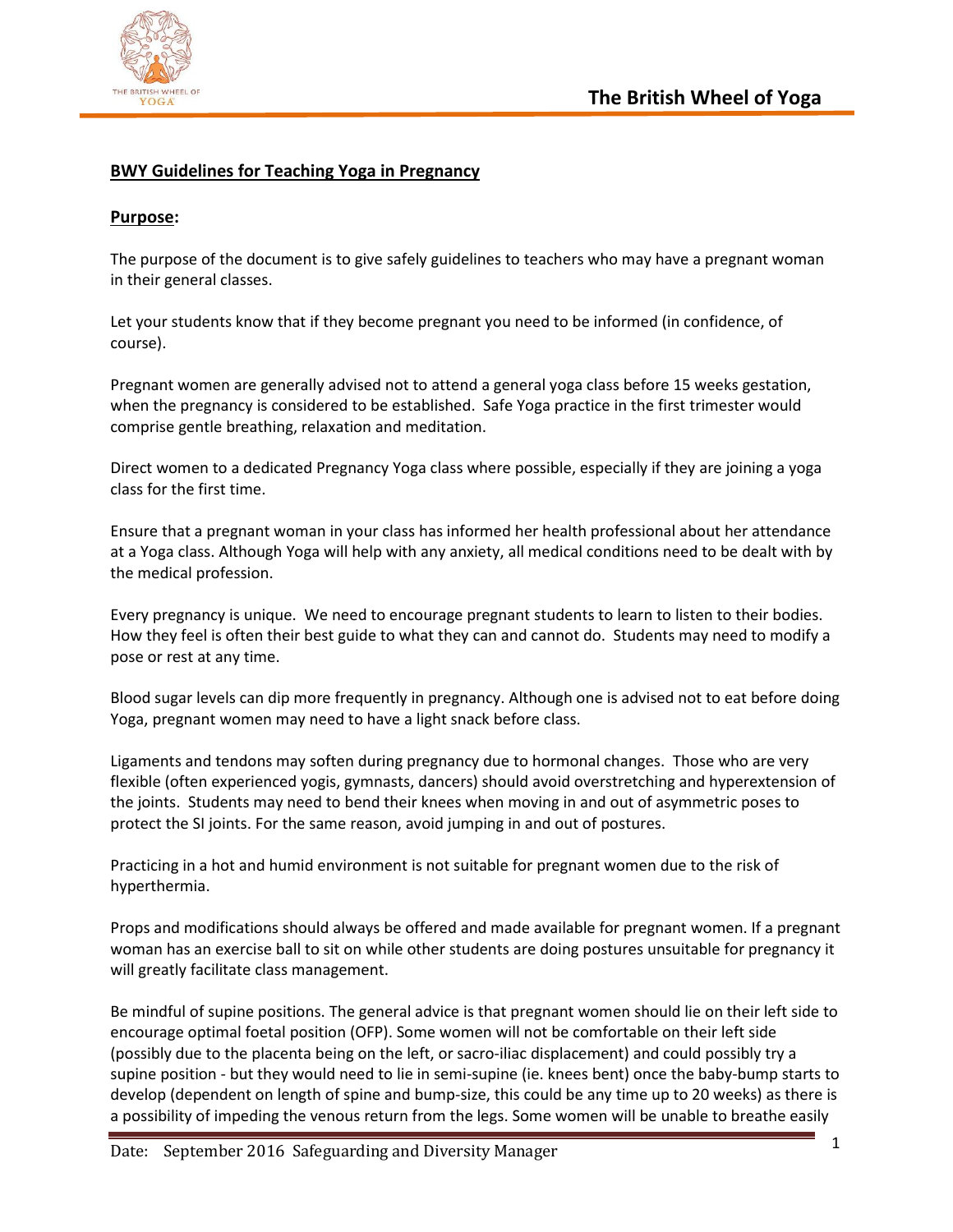

in a supine position even if the legs are bent or elevated. Suggest any other comfortable position such as sitting upright or leaning back on a ball.

Gentle twists of the thoracic spine are usually beneficial but strong lumbar rotation should be avoided.

Care should be taken in deep squats and in some cases (late pregnancy, breech baby) they should be avoided.

The abdominals are already challenged by the growing baby, so any asana which depends on them (eg. Navasana) should be avoided.

Suitability for inversions depends on how a woman feels, the placement of the placenta – and her prexisting experience of Yoga. Gentle inversions such as Adho Mukha Svanasana (Down Dog) may be suitable for pregnant women. Ardha Salamba Sarvangasana (Supported Half Shoulderstand) might suit some pregnant women (if they are used to it) but not others. Avoid teaching full inversions e.g. Sirsasana (Headstand) and Vrksasana (Handstand), unless the student is already an experienced practitioner. However, the preparations for these poses may be beneficial for pregnant women.

Avoid deep backbends e.g Bhujangasana, Ustrasana, and Urdhva Dhanurasana/Chakrasana as they can compress the lumbar spine. Supported thoracic extension can be beneficial.

Blood pressure usually lowers during pregnancy so beware of over-breathing. Practices such as Kapalabhati and Bhastrika are not recommended and all breath retention should be avoided. Note that Bhramari can further lower the blood pressure so if students feel dizzy at any stage they must return to regular breathing.

Particular attention should be paid to pelvic floor awareness in all asana and pranayama practice.

These guidelines refer to the 'Exercise in Pregnancy Statement' issued by the Royal College of Obstetricians and Gynaecologists (RCOG).

And the more recent 'Advice for Mothers-to-be and New Mothers; Fit and Safe' issued by the Pelvic Obstetric and Gynaecological Physiotherapists group (POGP)'.

There are no medical statements that are Yoga-specific but the RCOG paper refers to strength conditioning exercise which is very much a part of general Yoga practice. 'All women should be encouraged to participate in general and strength-conditioning exercise as part of a healthy lifestyle during their pregnancy' [1]. This is reinforced by the NICE Guidelines which recommend 'at least 30 minutes per day of moderate-intensity activity' [2] for pregnant women.

The POGP booklet refers to all exercise and includes positive reasons as to why exercising in pregnancy may be good for the pregnant woman and her baby:

Keeps heart, lungs and muscles as healthy as possible Keeps weight within a healthy range Improves posture, balance and co-ordination Improves circulation Increases strength and stamina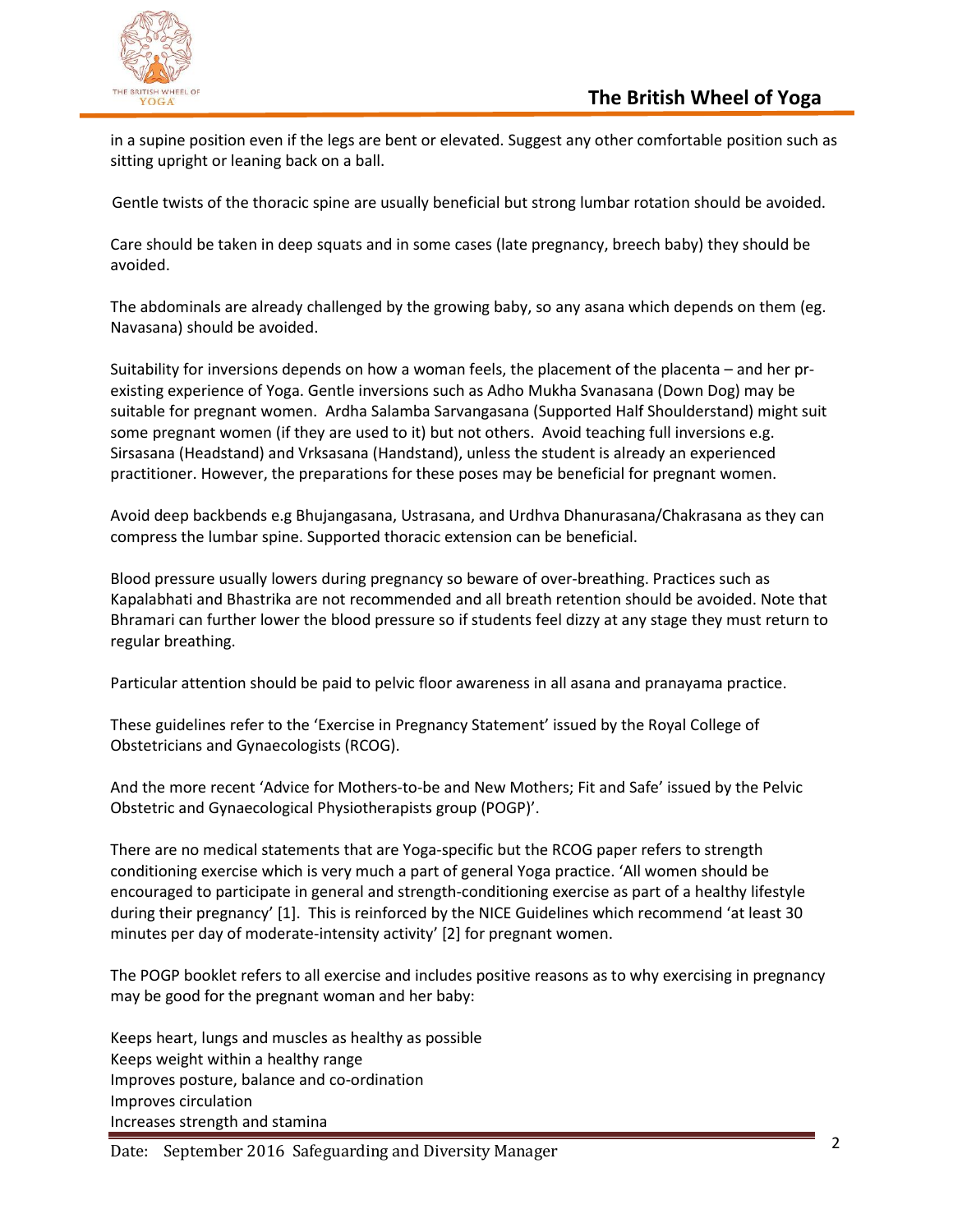



Makes a pregnant woman feel better – in body and mind Prepares for labour and delivery Means a pregnant woman is doing her best for her baby as it develops Reduces minor ailments of pregnancy Improves fitness and may help post birth recovery

The POGP booklet refers to yoga as a popular form of exercise with proven benefits with the emphasis on: Flexibility Control of breathing and relaxation Core stability exercises

Pelvic floor muscle exercises

Posture

Body awareness

The Royal College of Obstetricians and Gynaecologists (RCOG), recommends that 'All women should be encouraged to participate in… strength-conditioning exercise as part of a healthy lifestyle during their pregnancy' [1].

The following is taken from the RCOG Exercise in Pregnancy Statement:

'Maternal benefits appear to be both physical and psychological in nature. Many common complaints of pregnancy, including fatigue, varicosities and swelling of extremities, are reduced in women who exercise. Additionally, active women experience less insomnia, stress, anxiety and depression. There is some evidence that weight-bearing exercise throughout pregnancy can reduce the length of labour and decrease delivery complications……

Women and care providers should consider the effects of a sedentary lifestyle during pregnancy as it may contribute to loss of muscular and cardiovascular fitness, excessive maternal weight gain, raised risk of gestational diabetes mellitus, or pre-eclampsia, development of varicose veins and increased incidents of physical complaints such as dyspnoea or lower back pain and poor psychological adjustment to the physical changes of pregnancy. Exercise is helpful in improving glycaemic control in women with gestational diabetes mellitus and may play a role for primary prevention of development gestational diabetes mellitus. Evidence also suggests a protective effect of exercise on coronary heart disease, osteoporosis and hypertension as well as a reduced risk of colon cancer, and perhaps breast cancer, and reduced body fat.'[1]

Contributors: Judy Cameron, BWY Pregnancy Module Tutor & Midwife; Caitlin Heavey, Obstetric Physiotherapist & Yoga Teacher; Zoe Knott, BWY DCT;

Kay Millar, Yoga Teacher, Yogabirth Trainer and BWY Pregnancy Module Tutor; Wendy Teasdill, BWY DCT & Pregnancy Module Tutor.

## BIBLIOGRPAHY

RCOG; Exercise in Pregnancy: www.rcog.org.uk/en/guidelines-research-services/guidelines/exercise-inpregnancy-statement-no.4/; downloaded September 2016

Advice for mothers to be and new mothers: 'Fit and Safe to Exercise in the Childbearing Year'; [http://pogp.csp.org.uk/publications/fit-safe-exercise-childbearing-year;](http://pogp.csp.org.uk/publications/fit-safe-exercise-childbearing-year) downloaded September 2016. National Institute for Health and Care Excellence General Exercise Guidance for Pregnant Women: